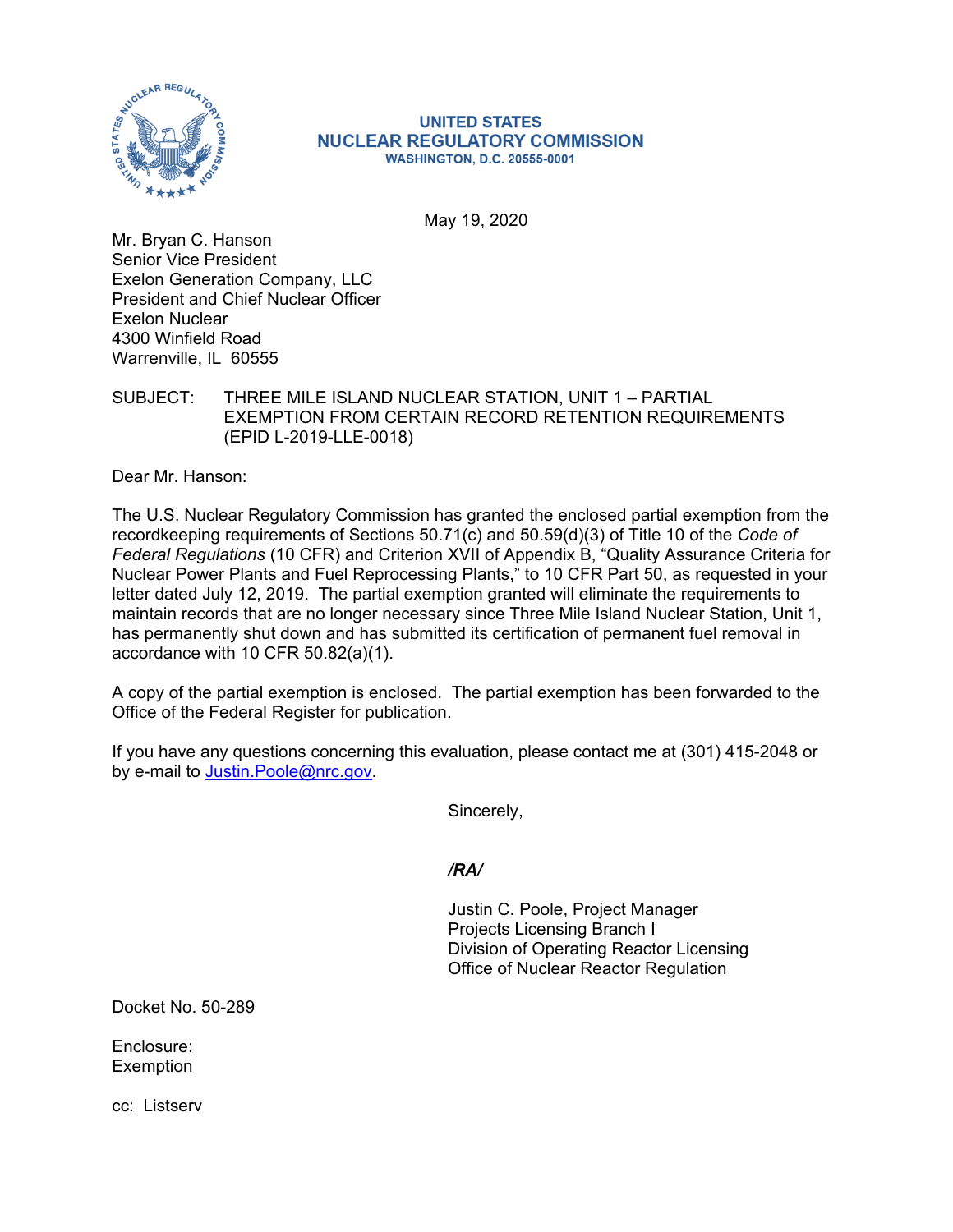### SUBJECT: THREE MILE ISLAND NUCLEAR STATION, UNIT 1 – PARTIAL EXEMPTION FROM CERTAIN RECORD RETENTION REQUIREMENTS (EPID L-2019-LLE-0018) DATED MAY 19, 2020

### **DISTRIBUTION:**

PUBLIC PM File Copy RidsACRS\_MailCTR Resource RidsNrrDorlLpl1 Resource RidsNmssDuwpRDB Resource RidsNrrLALRonewicz Resource RidsNrrPMThreeMileIsland Resource RidsRgn1MailCenter Resource MMcCoppin, OEDO OLopez-Santiago, OEDO

## **ADAMS Accession Nos.: Letter: ML20107J648**

| Exemption: ML20107J698 FRN: ML20107J676<br>*by e-mail |                                    |            |                                                           |            |
|-------------------------------------------------------|------------------------------------|------------|-----------------------------------------------------------|------------|
|                                                       |                                    |            | OFFICE NRR/DORL/LPL1/PM NRR/DORL/LPL1/LA NMSS/DUWP/RDB/BC | IOGC – NLO |
| <b>NAME</b>                                           | JPoole*                            | LRonewicz* | BWatson*                                                  | STurk*     |
| <b>DATE</b>                                           | 04/28/2020                         | 04/21/2020 | 04/29/2020                                                | 05/08/2020 |
|                                                       | OFFICE NRR/DORL/LPL1/BC NRR/DORL/D |            | INRR/DORL/LPL1/PM                                         |            |
| <b>NAME</b>                                           | JDanna*                            | CErlanger* | JPoole*                                                   |            |
| <b>DATE</b>                                           | 05/14/2020                         | 05/19/2020 | 05/19/2020                                                |            |

**OFFICIAL RECORD COPY**